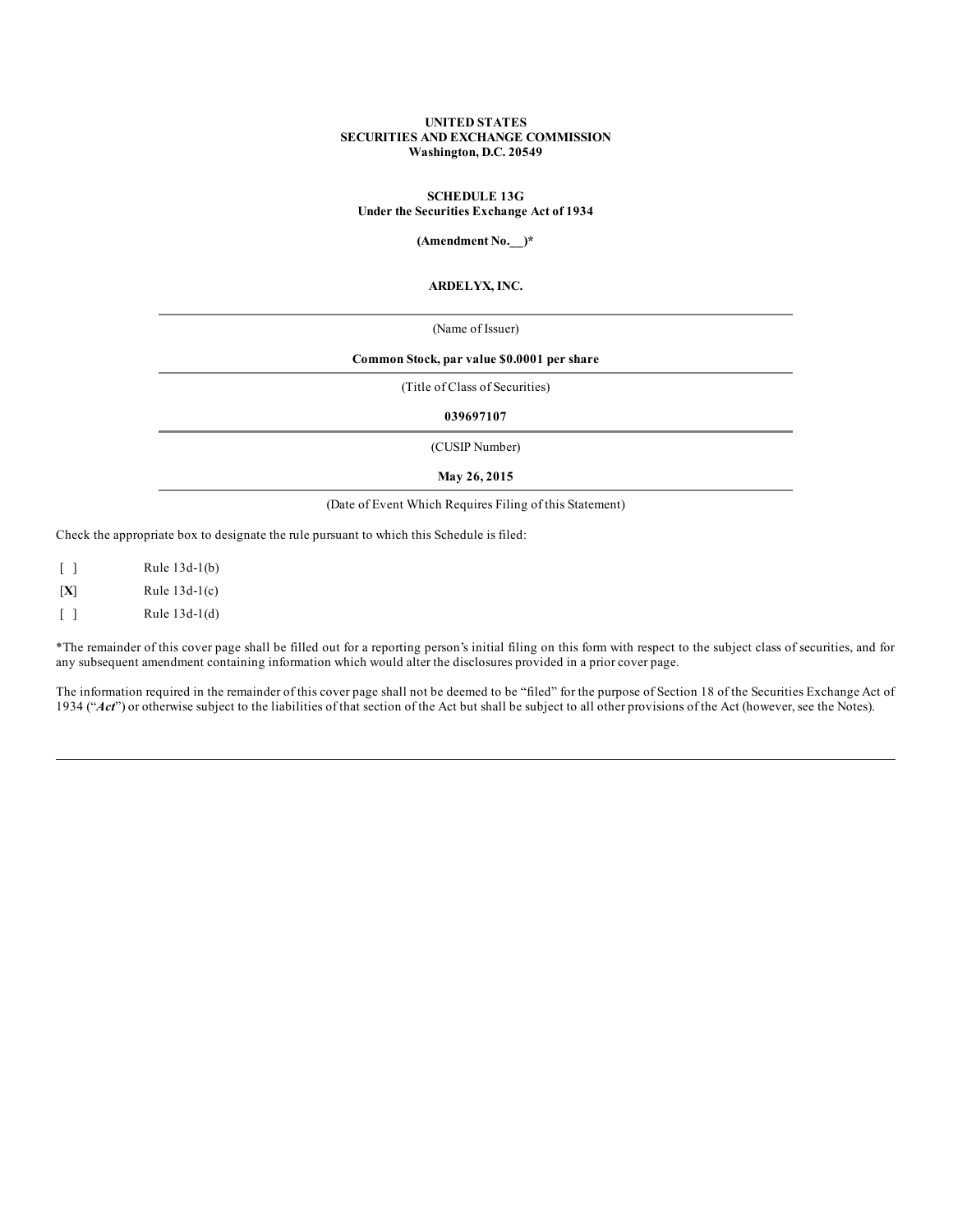| 1.                                                                                      | Names of Reporting Persons.<br>I.R.S. Identification Nos. of above persons (entities only). |
|-----------------------------------------------------------------------------------------|---------------------------------------------------------------------------------------------|
|                                                                                         | RA Capital Management, LLC                                                                  |
| 2.                                                                                      | Check the Appropriate Box if a Member of a Group (See Instructions)<br>(a)<br>$\Box$        |
|                                                                                         | $\Box$<br>(b)                                                                               |
| 3.                                                                                      | SEC Use Only                                                                                |
| 4.                                                                                      | Citizenship or Place of Organization<br><b>Massachusetts</b>                                |
| Number of<br><b>Shares</b><br>Beneficially<br>Owned by<br>Each Reporting<br>Person With | 5. Sole Voting Power<br>0 shares                                                            |
|                                                                                         | Shared Voting Power<br>1,897,620 shares<br>6.                                               |
|                                                                                         | Sole Dispositive Power<br>0 shares<br>7.                                                    |
|                                                                                         | Shared Dispositive Power<br>1,897,620 shares<br>8.                                          |
| 9.                                                                                      | Aggregate Amount Beneficially Owned by Each Reporting Person<br>1,897,620 shares            |
| 10.                                                                                     | Check if the Aggregate Amount in Row $(9)$ Excludes $\lceil \cdot \rceil$                   |
|                                                                                         | Certain Shares (See Instructions)                                                           |
| 11.                                                                                     | Percent of Class Represented by Amount in Row (9)<br>7.3%                                   |
| 12.                                                                                     | Type of Reporting Person (See Instructions)<br>IA                                           |
|                                                                                         |                                                                                             |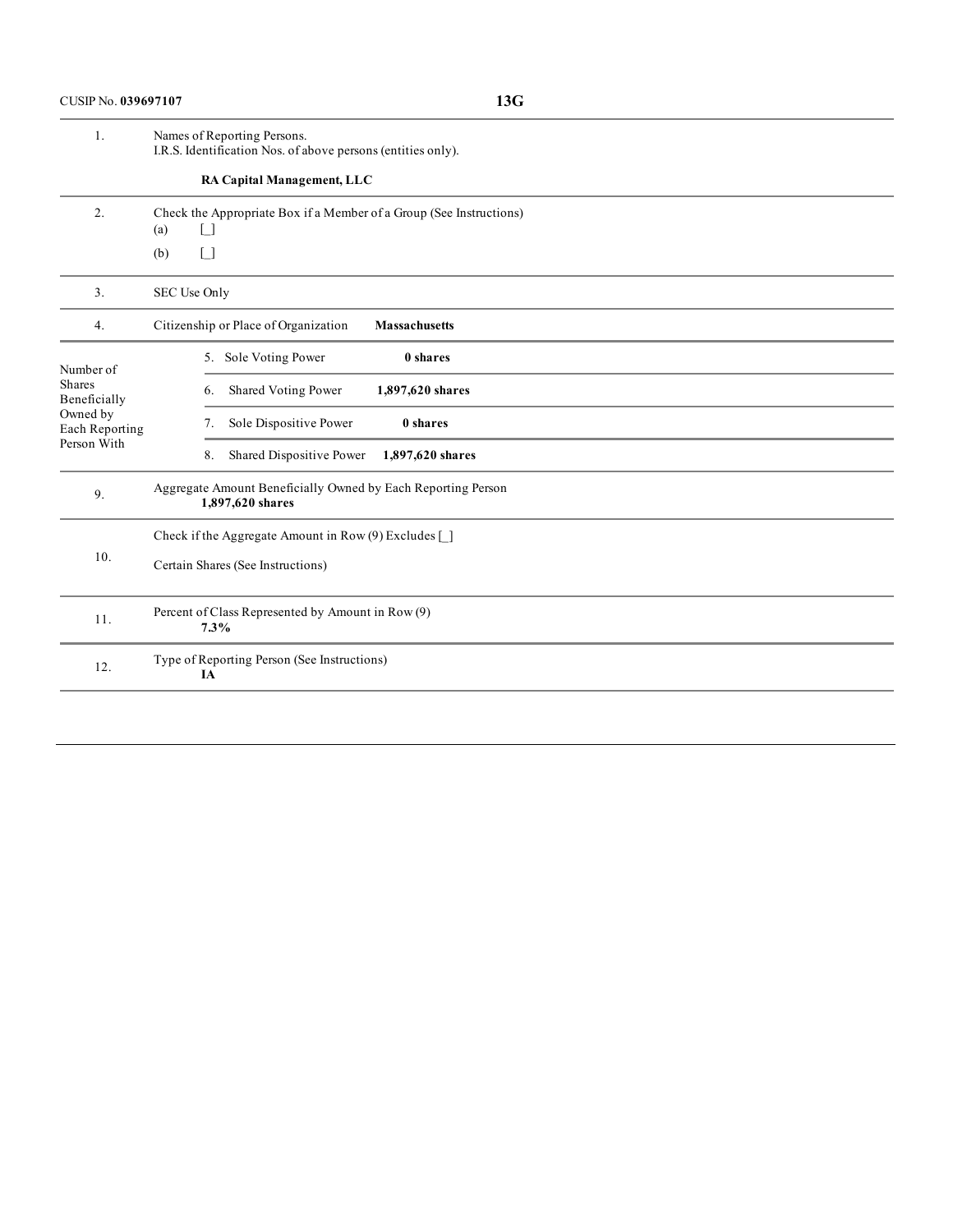CUSIP No. **039697107 13G**

1. Names of Reporting Persons. I.R.S. Identification Nos. of above persons (entities only). **Peter Kolchinsky** 2. Check the Appropriate Box if a Member of a Group (See Instructions)  $(a)$   $\Box$ (b)  $\Box$ 3. SEC Use Only 4. Citizenship or Place of Organization **United States** Number of Shares Beneficially Owned by Each Reporting Person With 5. Sole Voting Power **0 shares** 6. Shared Voting Power **1,897,620 shares** 7. Sole Dispositive Power **0 shares** 8. Shared Dispositive Power **1,897,620 shares** 9. Aggregate Amount Beneficially Owned by Each Reporting Person **1,897,620 shares** 10. Check if the Aggregate Amount in Row (9) Excludes [\_] Certain Shares (See Instructions) 11. Percent of Class Represented by Amount in Row (9) **7.3%** 12. Type of Reporting Person (See Instructions) **IN**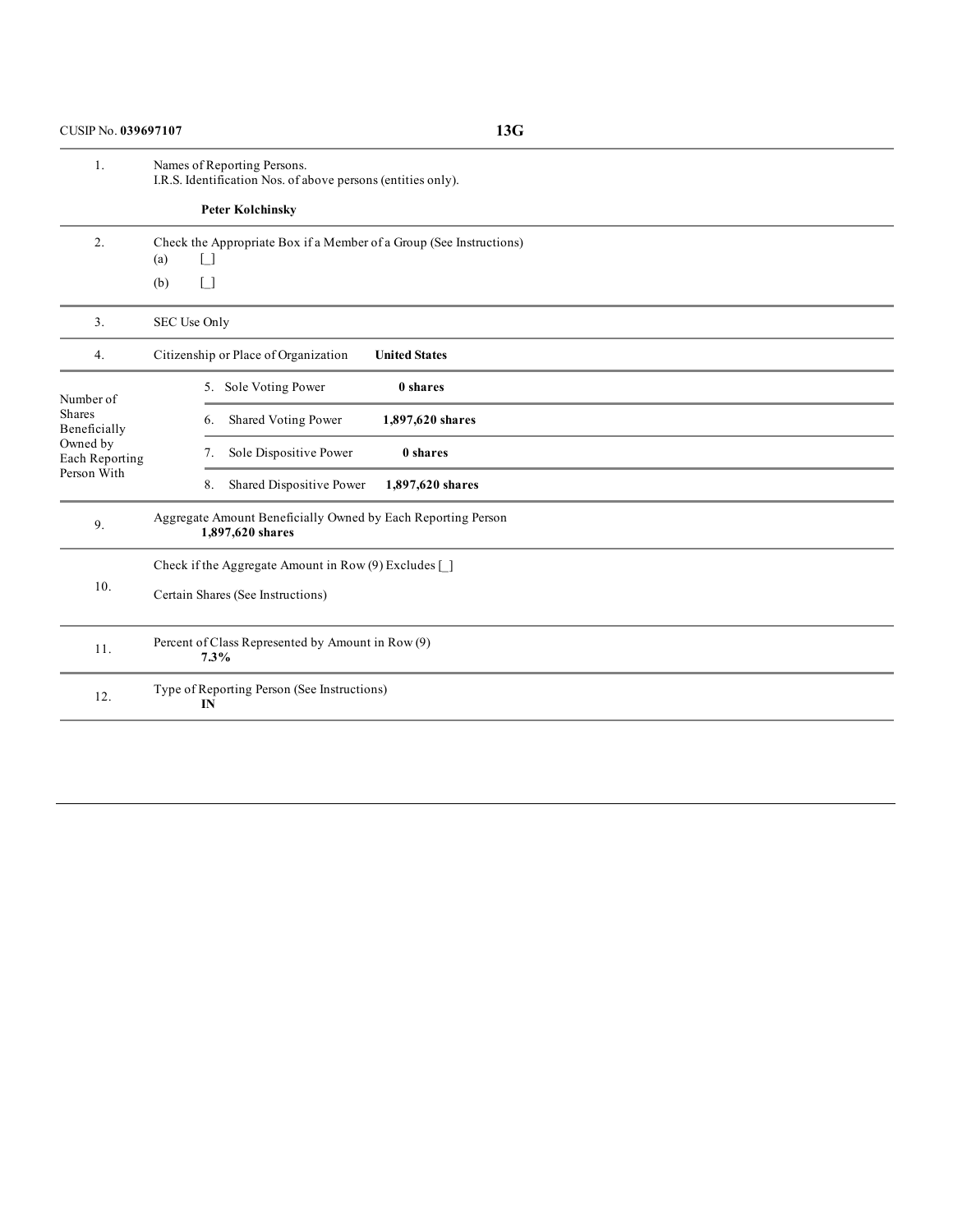| 1.                                                                                      | Names of Reporting Persons.<br>I.R.S. Identification Nos. of above persons (entities only). |
|-----------------------------------------------------------------------------------------|---------------------------------------------------------------------------------------------|
|                                                                                         | RA Capital Healthcare Fund, L.P.                                                            |
| 2.                                                                                      | Check the Appropriate Box if a Member of a Group (See Instructions)<br>$\lceil$ 1<br>(a)    |
|                                                                                         | $\Box$<br>(b)                                                                               |
| 3.                                                                                      | SEC Use Only                                                                                |
| 4.                                                                                      | Citizenship or Place of Organization<br>Delaware                                            |
| Number of<br><b>Shares</b><br>Beneficially<br>Owned by<br>Each Reporting<br>Person With | 5. Sole Voting Power<br>0 shares                                                            |
|                                                                                         | Shared Voting Power<br>1,561,505 shares<br>6.                                               |
|                                                                                         | Sole Dispositive Power<br>0 shares<br>7.                                                    |
|                                                                                         | Shared Dispositive Power<br>8.<br>1,561,505 shares                                          |
| 9.                                                                                      | Aggregate Amount Beneficially Owned by Each Reporting Person<br>1,561,505 shares            |
| 10.                                                                                     | Check if the Aggregate Amount in Row (9) Excludes [ ]                                       |
|                                                                                         | Certain Shares (See Instructions)                                                           |
| 11.                                                                                     | Percent of Class Represented by Amount in Row (9)<br>$6.0\%$                                |
| 12.                                                                                     | Type of Reporting Person (See Instructions)<br><b>PN</b> (Limited Partnership)              |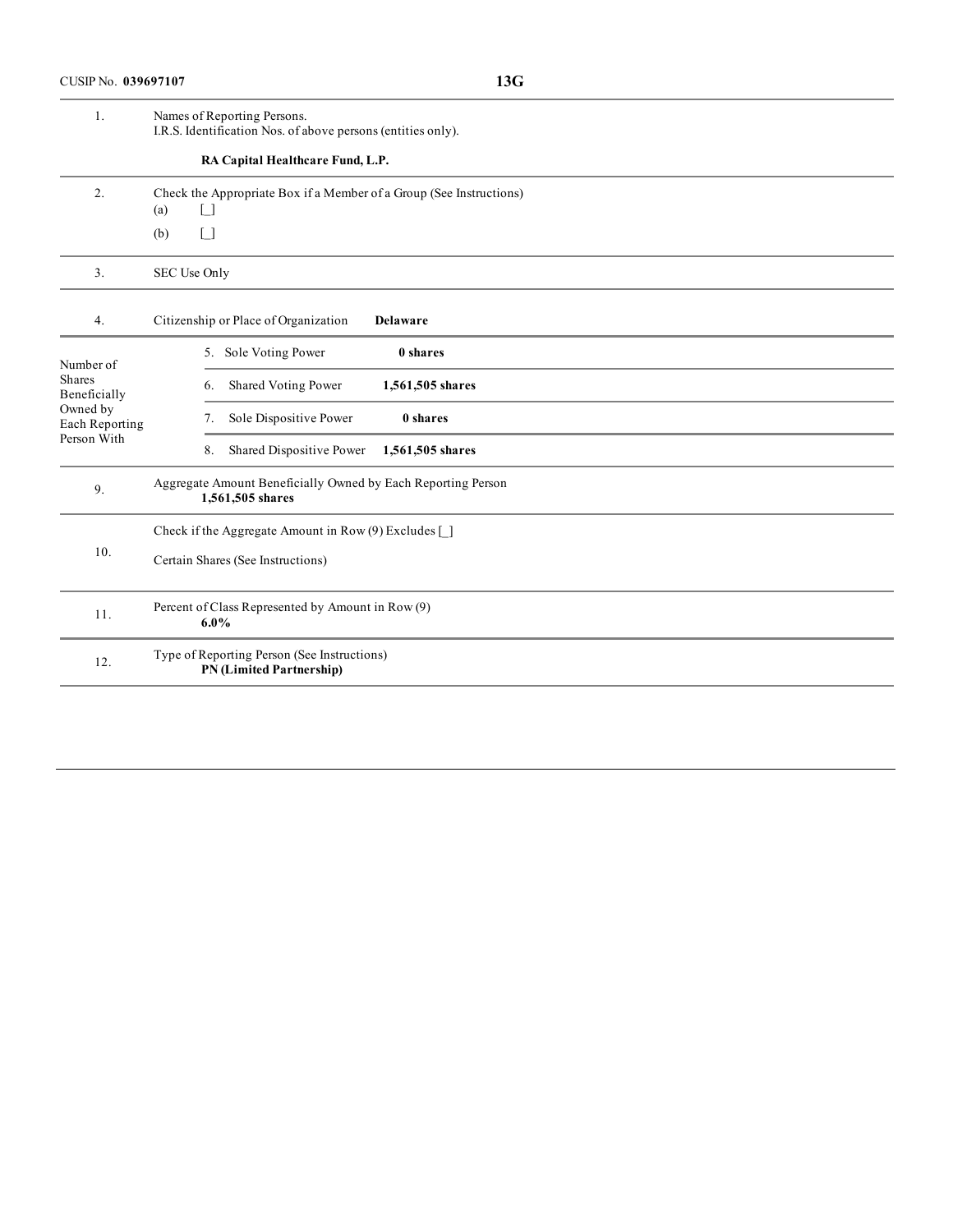### **Item 1.**

(a) **Name of Issuer:** ARDELYX, INC. (the "Issuer").

### (b) **Address of the Issuer's Principal Executive Offices:** 34175 Ardenwood Blvd., Fremont, CA 94555.

**Item 2.**

(a) **Name of Person Filing:** This joint statement on Schedule 13G is being filed by Peter Kolchinsky, RA Capital Management, LLC ("Capital"), and RA Capital Healthcare Fund, L.P. (the "Fund"). Mr. Kolchinsky, Capital and the Fund are collectively referred to herein as the "Reporting Persons."

(b) **Address of Principal Business Office:** The principal business office of the Reporting Persons is c/o RA Capital Management, LLC, 20 Park Plaza, Suite 1200, Boston, MA 02116.

(c) **Citizenship:** Capital is a Massachusetts limited liability company. The Fund is a Delaware limited partnership. Mr. Kolchinsky is a United States citizen.

(d) **Title and Class of Securities:** Common stock ("Common Stock").

(e) **CUSIP Number:** 039697107

### Item 3. If this statement is filed pursuant to §§240.13d-1(b) or 240.13d-2(b) or (c), check whether the person filing is a:

Not applicable.

### **Item 4. Ownership:**

Provide the following information regarding the aggregate number and percentage of the class of securities of the issuer identified in Item 1.

### (a) Amount Beneficially Owned:\*\*

RA Capital Management, LLC – 1,897,620 shares Peter Kolchinsky – 1,897,620 shares RA Capital Healthcare Fund, L.P. – 1,561,505 shares

(b) Percent of Class:\*\*

RA Capital Management, LLC – 7.3% Peter Kolchinsky – 7.3% RA Capital Healthcare Fund, L.P. – 6.0%

(c) Number of shares as to which such person has: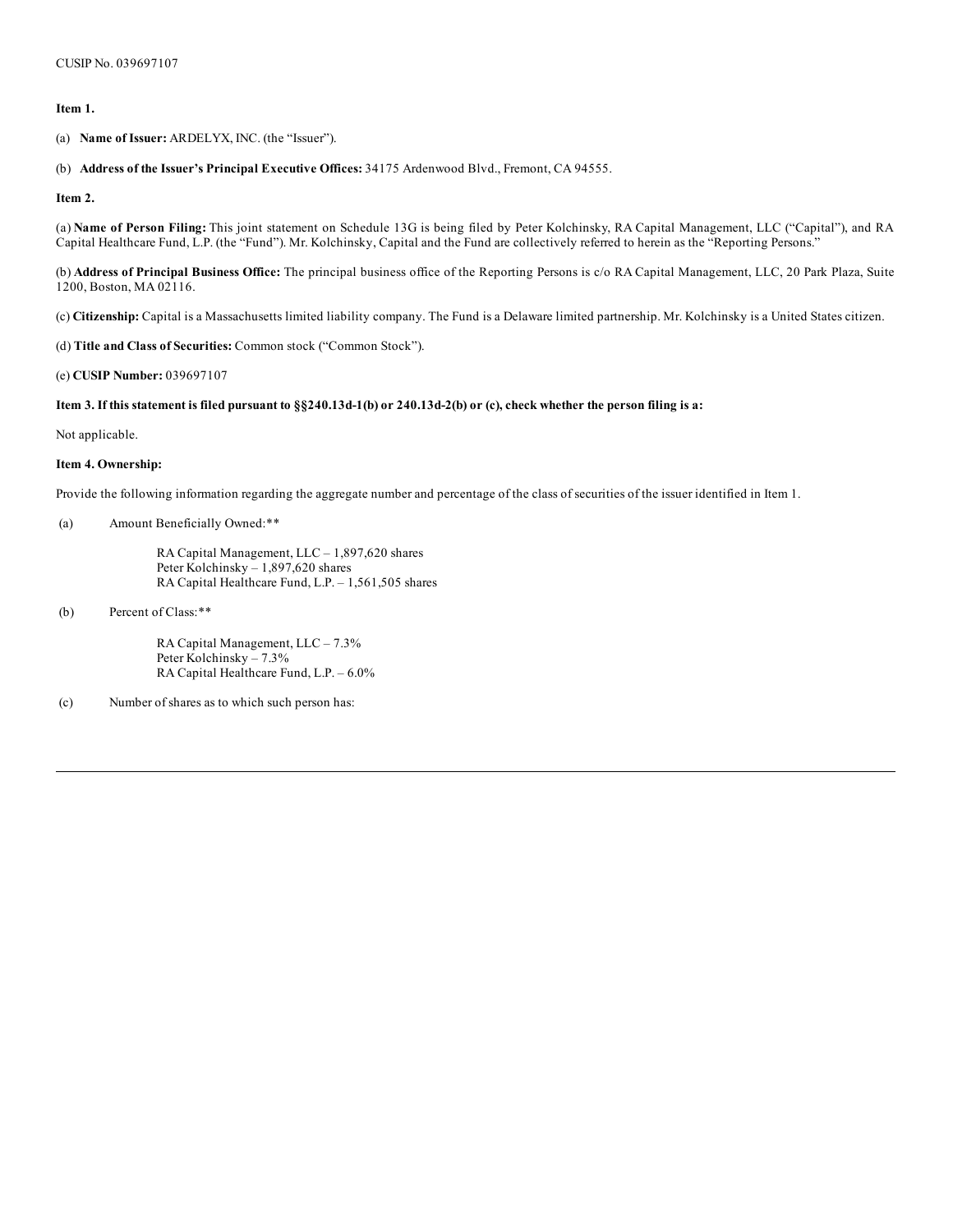(i) sole power to vote or to direct the vote \*\*

RA Capital Management, LLC - 0 shares Peter Kolchinsky - 0 shares RA Capital Healthcare Fund, L.P. - 0 shares

(ii) shared power to vote or to direct the vote\*\*

RA Capital Management, LLC – 1,897,620 shares Peter Kolchinsky – 1,897,620 shares RA Capital Healthcare Fund, L.P. – 1,561,505 shares

(iii) sole power to dispose or to direct the disposition of  $*$ 

RA Capital Management, LLC - 0 shares Peter Kolchinsky - 0 shares RA Capital Healthcare Fund, L.P. - 0 shares

(iv) shared power to dispose or to direct the disposition of\*\*

RA Capital Management, LLC – 1,897,620 shares Peter Kolchinsky – 1,897,620 shares RA Capital Healthcare Fund, L.P. – 1,561,505 shares

\*\* Shares reported herein for the Reporting Persons represent shares of Common Stock beneficially owned and shares of Common Stock the Reporting Persons have the right to acquire through the exercise of warrants ("Warrant Shares") beneficially owned as set forth below. In the aggregate, the Reporting Persons own 1,729,395 shares of Common Stock and 168,225 Warrant Shares. Shares reported herein for Capital represent (a) the above-referenced shares of Common Stock and Warrant Shares reported for the Fund, for which Capital serves as the sole general partner, plus (b) shares of Common Stock and Warrant Shares held in a separately managed account for which Capital serves as investment adviser. Shares reported herein for Mr. Kolchinsky represent the abovereferenced shares of Common Stock and Warrant Shares reported for Capital, for which Mr. Kolchinsky serves as the manager. Each of the Reporting Persons disclaims beneficial ownership of the shares reported herein except to the extent of its or his pecuniary interest therein.

### **Item 5. Ownership of Five Percent or Less of a Class:**

Not applicable.

### **Item 6. Ownership of More than Five Percent on Behalf of Another Person:**

Not applicable.

Item 7. Identification and Classification of the Subsidiary Which Acquired the Security Being Reported on By the Parent Holding Company or Control **Person:**

Not applicable.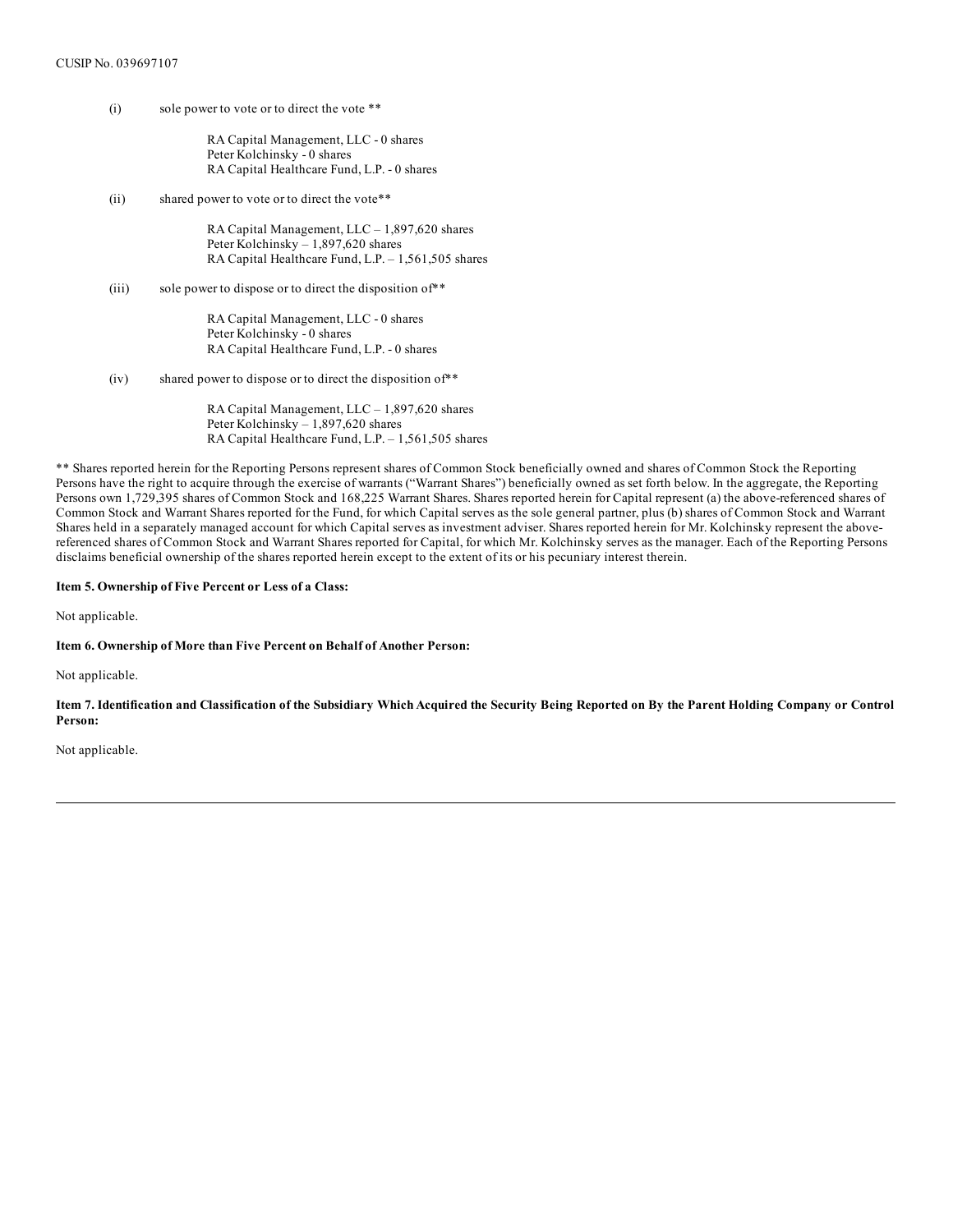## **Item 8. Identification and Classification of Members of the Group:**

Not applicable.

### **Item 9. Notice of Dissolution of Group:**

Not applicable.

## **Item 10. Certification:**

By signing below I hereby certify that, to the best of my knowledge and belief, the securities referred to above were not acquired and are not held for the purpose of or with the effect of changing or influencing the control of the issuer of the securities and were not acquired and are not held in connection with or as a participant in any transaction having that purpose or effect.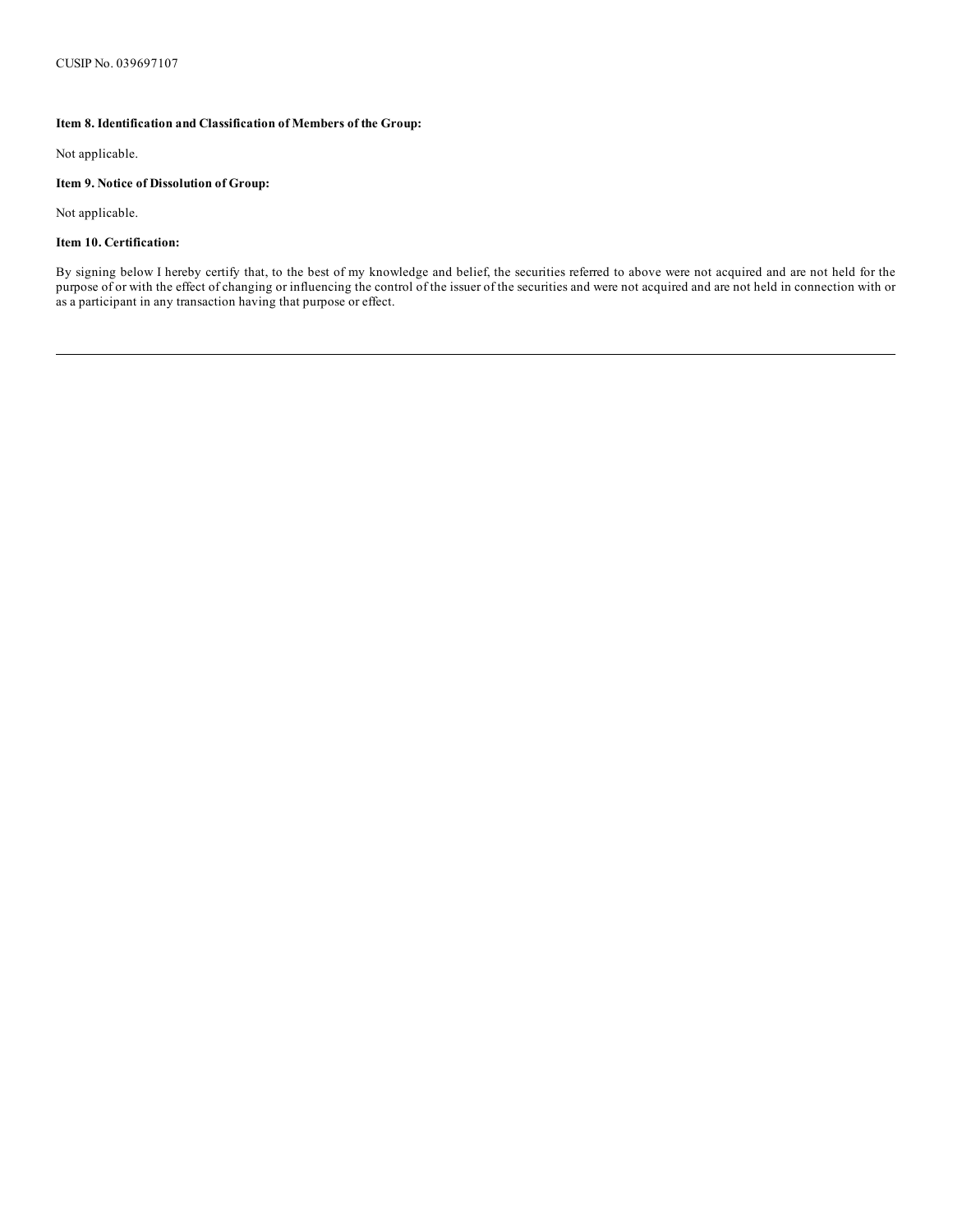# **SIGNATURE**

After reasonable inquiry and to the best of my knowledge and belief, I certify that the information set forth in this statement is true, complete and correct.

DATE: June 5, 2015

## RA CAPITAL MANAGEMENT, LLC

-------------------------------------------------

By: /s/ Rajeev Shah

Rajeev Shah Authorized Signatory

PETER KOLCHINSKY

/s/ Peter Kolchinsky -------------------------------------------------

# RA CAPITAL HEALTHCARE FUND, L.P.

By: RA Capital Management, LLC Its: General Partner

-------------------------------------------------

By: /s/ Rajeev Shah

Rajeev Shah Authorized Signatory